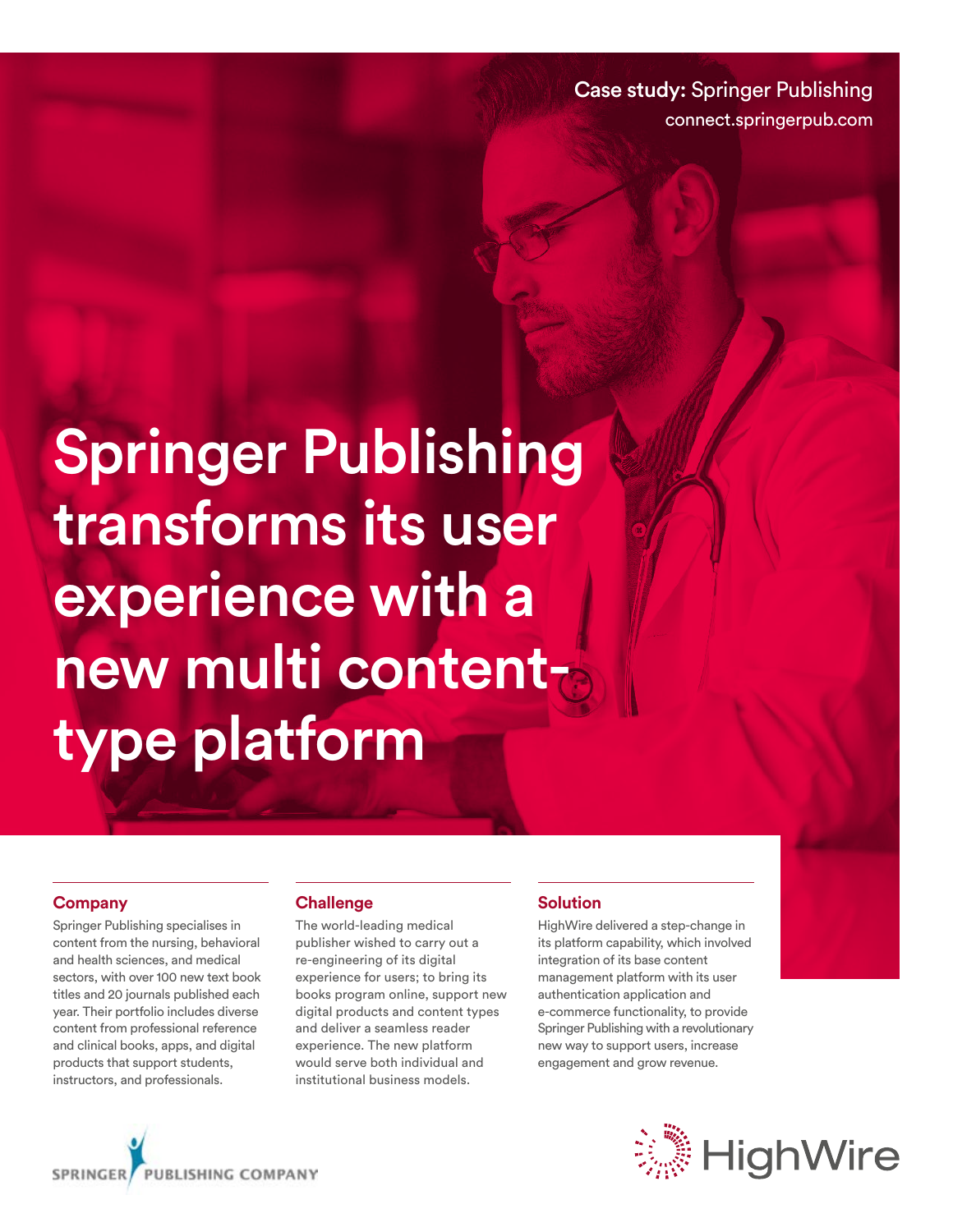# A digital transformation project to deliver a content platform that would improve user experience and engagement, manage identity and drive revenues

### **The Goal**

Springer Publishing wanted to move their digital books program online and shift between 30-50% of users online. Their books program had up until now been print only, and Springer Publishing wished to bring all their back catalogue online, and support digital publishing of all future titles.

The books program also needed to integrate with the rest of Springer Publishing's portfolio of journals, so users could make the most of ancillary materials and additional content components such as images, videos, sound files, graphs, tables, charts, PowerPoint and other related content. Enhanced personalisation features were required and new self-service alerts, to help transform the customer experience.

## **The Problem**

Springer Publishing offers varied content types across three diverse sites, and it was a priority to not only provide content management of these digital assets to maximise and bring together similar or related content, but also flexibility around commercial models, to allow users to purchase across content types and collections, whether they are an article level purchase, book, chapter, or manage institutional or consortial access to all their program.

HighWire | Commerce enables publishers to price strategically by setting variable pricing for each issue, article, book, or chapter level. The application provides peace of mind with multiple, secure, PCI compliant merchant gateways, and publishers can stay up to date with real-time HTML reporting to view transactions.

### **The Capability**

HighWire's intelligent platform gives Springer Publishing one single content platform solution that provides users with a radically new level of search and discovery capability. The platform delivers the ability to customize look and feel, integrates with third party software and reports on site usage through industry standard reporting such as Counter, and Springer Publishing has complete control over content loading, reviewing and publishing processes. The platform also provides search engine optimisation, and related content linking, to boost organic referrals.

HighWire Express is a built-in ingestion engine that allows publishers to upload, edit, create and maintain pages through a self-service CMS.

Access control through HighWire | Identity enables Springer Publishing to determine who can see the content without a paywall, and manages access at group level i.e. teachers who have special access to teaching materials or notes. The application also supports multiple authentication methods such as voucher codes.